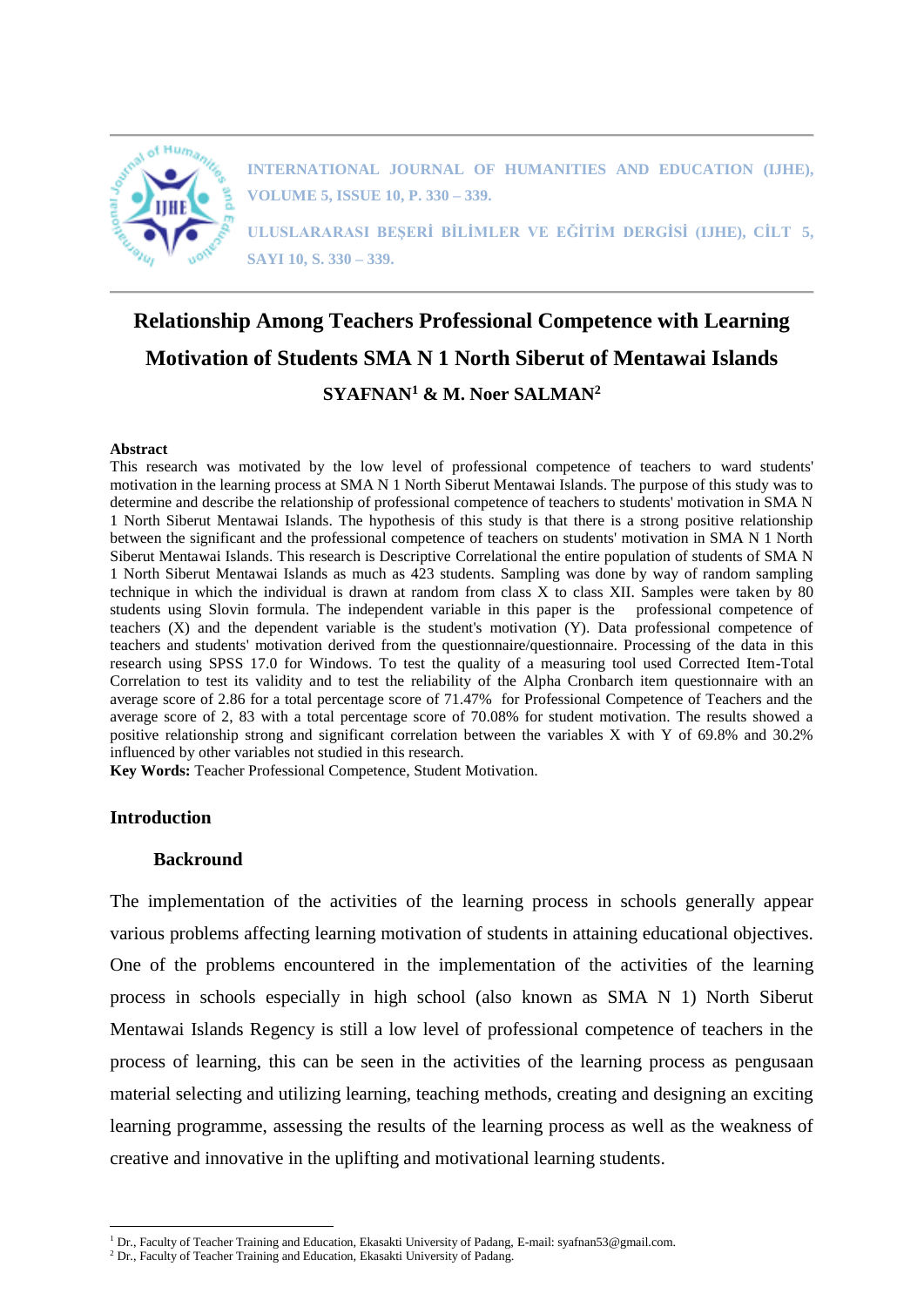Essentially every student have the motivation but of course every they need the stimulus of a teacher so it is able to achieve an optimal feat. This situation happens in high school N 1 Siberut Utara Mentawai Islands Regency showed that student learning motivation has not been optimal. This can be seen from the level of student achievement levels and characteristics of learning have not reached the expected learning outcomes. This fits well with the opinion of Sardiman (2011), motivation is the change in energy in a person that is marked with the emergence of felling are preceded by response to the existence of a purpose.

In accordance with the understanding of the motivations and when this process takes place in an atmosphere of learning, learning motivation then is a whole impulse in student learning activities that creates continuity of learning activities and that gives a boost in learning activities that.

In the context of education, teachers are not only professional, but able to apply potentially to develop and enhance the learning process for all subjects (Makmun, 2003). Aspects of the technology has been incorporated in the school curriculum as an effort towards the spread and cultivate interest as well as a positive attitude towards the development of learning technology. The culture of the school should have been applied from that his approach is centered on the matter now is through the competence of the teaching profession to knowledgeable, creative and compassionate berpemikiran by using the latest technology.

Some of the competencies that must be possessed by the teachers according to Act No. 14 in 2005 about the teachers and professors of article 10 paragraph 1 include; Pedagogic competence, competence of personality, social competence and professional competence.

In connection with it, educators need to be proactive and horny with the development of an increasingly sophisticated technology, especially teachers of SMAN 1 North Siberut Mentawai Islands, teachers also have to increase the competence of his profession globally because in the present technological era, learners already more advancing forward with the existence of various electronic equipment and modern way of life so as to spur the development of quality human resources (Slameto, 2003). Such is the case that occurred in the Northern Districts of SMAN 1 North Siberut Mentawai Islands showed that student learning motivation has not been optimal. As seen in the table below.

**Table 1: Student Data, attendance rates, the achievement of learning and the characteristics of the students in the learning process.**

| <b>Class</b> | <b>The Number</b><br><b>Of Students</b> | <b>Attendance</b><br>$\frac{9}{6}$ | <b>Characteristics</b><br>$\frac{9}{6}$ | <b>Close To The Learning</b><br>$($ %) |
|--------------|-----------------------------------------|------------------------------------|-----------------------------------------|----------------------------------------|
|              | 196                                     | 70 %                               | 55 %                                    | 55 %                                   |
|              | 98                                      | 70 %                               | 55 %                                    | 65 %                                   |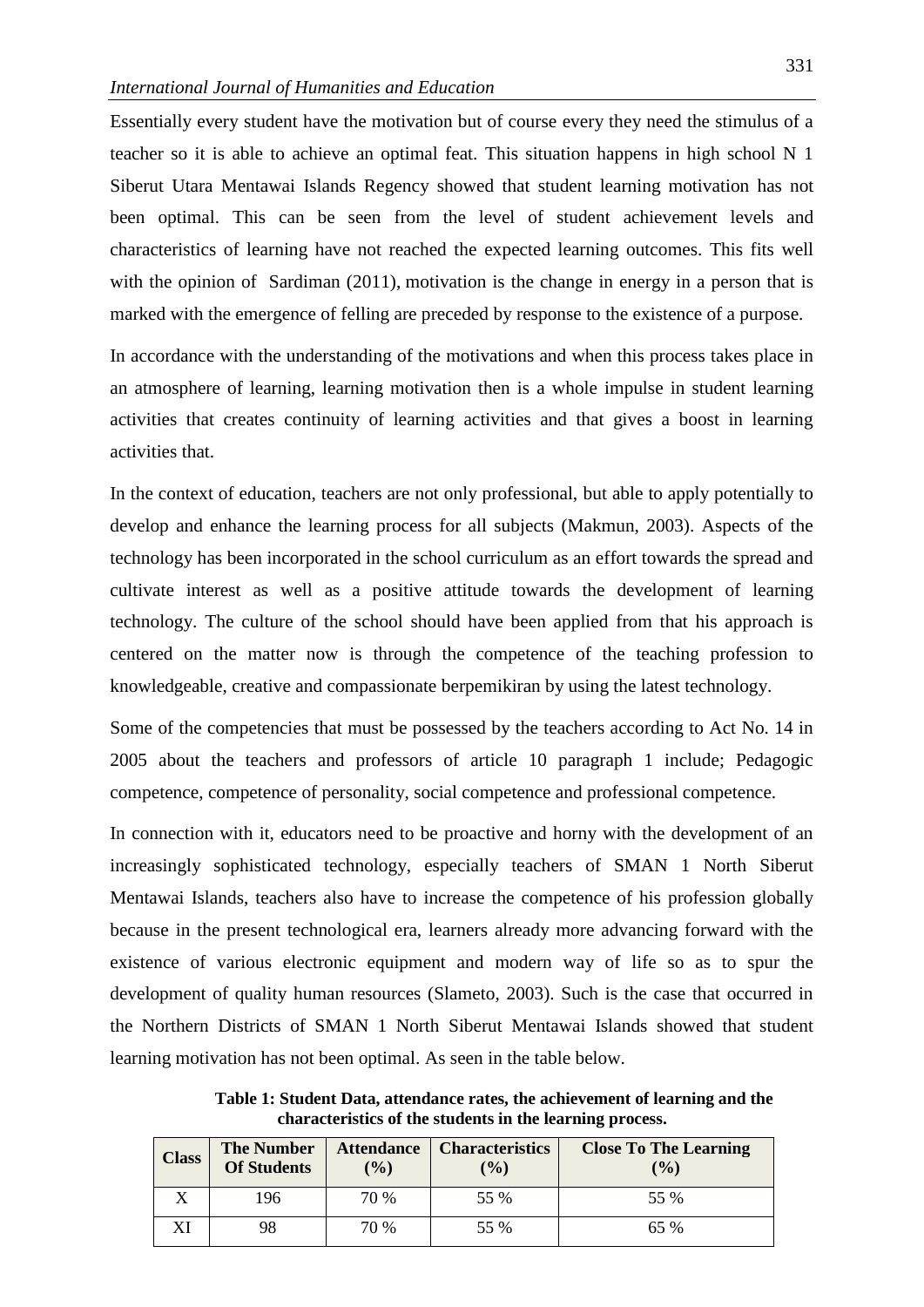|  | $- - - -$<br>---- | . . | 70 % | 0/<br>76<br>ັ | $\%$<br>ັບ |
|--|-------------------|-----|------|---------------|------------|
|--|-------------------|-----|------|---------------|------------|

*Source: SMA N 1 North Siberut* 

# **Problems**

As a guide to reveal problems in this research, then the problem is in this research; What is the competence of professional teachers relate significantly to student learning motivation?

# **Research Objectives**

Based on the issue that has defined above, then it is a goal to be achieved in this research are as follows:

- 1. To know and describe professional competence of teachers in the learning process.
- 2. To know and describe learning motivation of students in the learning process.
- 3. To know and describe professional competence of teachers the relationship towards the learning motivation of students in the learning process.

# **Literature**

Competency is a skill that you need in a particular job or for a particular task (Wehmeier, 2000, p. 246). So competence describes the ability to act is based on the results of the Science Act is beneficial both for himself as well as others. While Professional comes from the profession that it means a line of work who want to or will be pursued by someone. So the profession is a job or a position that demands a certain virtuosity. That is, a job or a position called the profession cannot be held by just anyone, but requires preparation through education and training in particular (Kunandar, 2009, p. 53).

In essence the motivation is an attempt which was realised to move, aim and keeping one's behaviour so that he was compelled to act to do something so as to achieve the result or purpose. According to Slameto is the tendency of learning motivation of students in learning activities that are driven by the desire to achieve the learning outcomes or achievements as best as possible (Slameto, 2003). looked at achievement motivation as a personality trait that distinguishes individuals based on their tendency or aspiration to do things well and compete against a standard of excellence (Nashar, 2004). It reflects an individual's continuing efforts to improve him or herself to progress, seek, pursue and strive to achieve goals either for the inherent joy and satisfaction arising from or for some material benefits, for example, popularity or achievement and proffesional competence of teacher.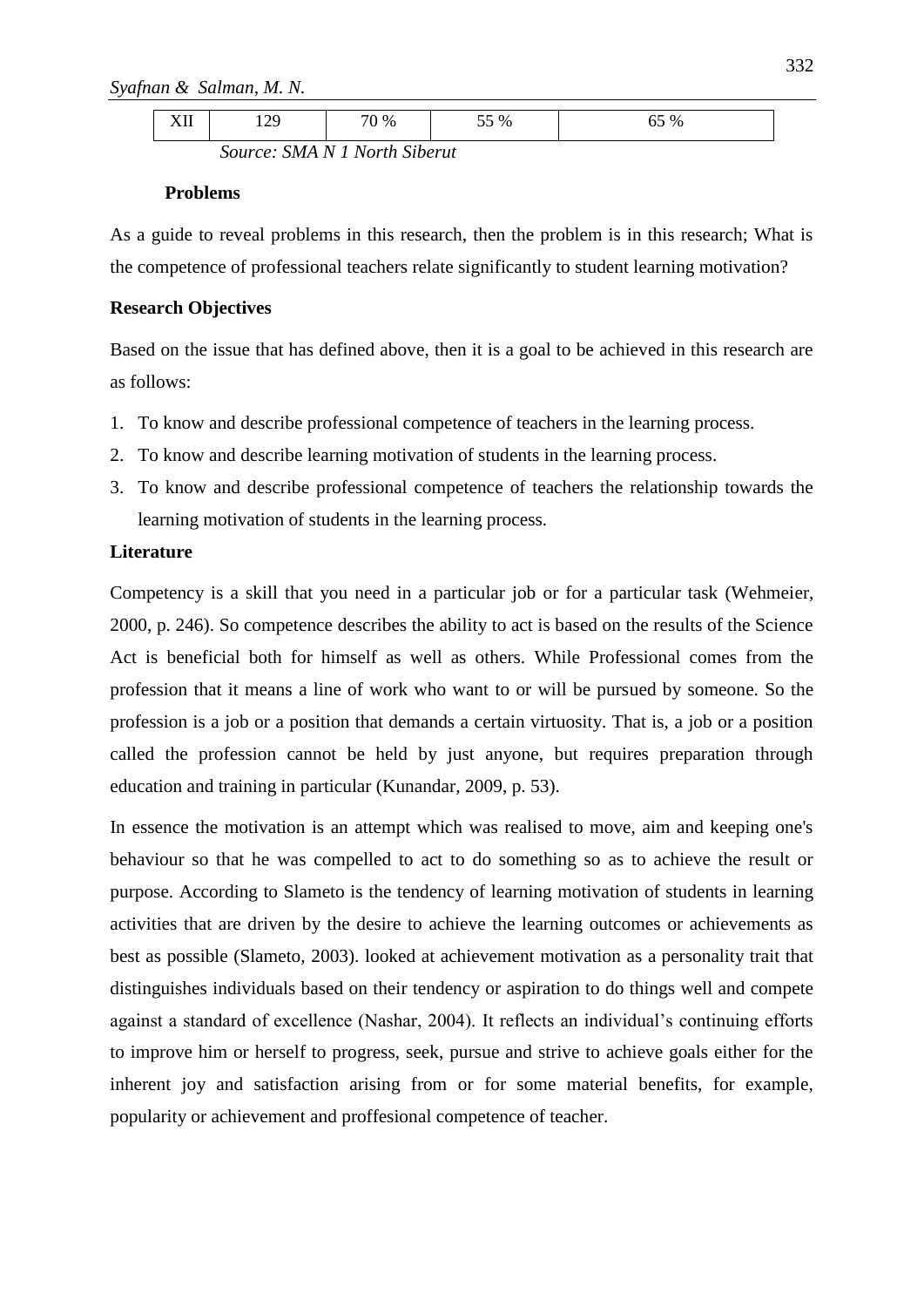# **Method**

#### **Type of Research**

Type of this research is a descriptive korelasional, i.e. research directed to describe the relationship between two variables. Using this method can determine or no correlation between the variables are independent  $(X)$  variables and a dependent variable  $(Y)$  or make predictions based on the correlation between variables.

## **Data collection and Analysis Techniques.**

The data used in this study was collected via the question form, namely data collection by means of asking questions or statements in writing which is distributed to respondents with answer alternatives already available. As for the measurements used in this research is to use the Likert scale, measurement methods and data that has been collected is analyzed through the technique:

- 1 Descriptive Analysis, a descriptive analysis is to analyze data in a way describe or illustrate data that has been collected as-is without intending to make general conclusions applicable to or generalization (Wigfield & Ecceles, 2000, p. 68-81).
- 2 Statistical analysis, in accordance with the formulation of the problem and hypothesis the purpose of performance of this research was to prove the relationship of teacher professional competency against the learning motivation of students then model the analysis used is correlation. Test tool used is pearson corelation (Arikunto, 2002).

# **Test Instrument The Research**

## *Validity***.**

The validity is a measure that shows the levels kevalidan or keshahihan an instrument (Ghozali, 2011). The instrument was declared valid or invalid if the question in a question form is able to reveal something that will be measured by the question form. This is used for testing formulas correlation product moment with rough numbers as expressed by (Umar, 2004) as follows:

$$
R_{xy} = \frac{n(\Sigma XY) - (\Sigma X . \Sigma Y)}{\sqrt{[n \Sigma X2 - (\Sigma X)2][n \Sigma Y2 (\Sigma X)2]}}
$$

The statement declared valid if corrected item-total correlation  $\geq 0.30$  (Arikunto, 2002). Test the validity of this is done through the program SPSS (Statistical Product Service Solution) version 17.0 for windows.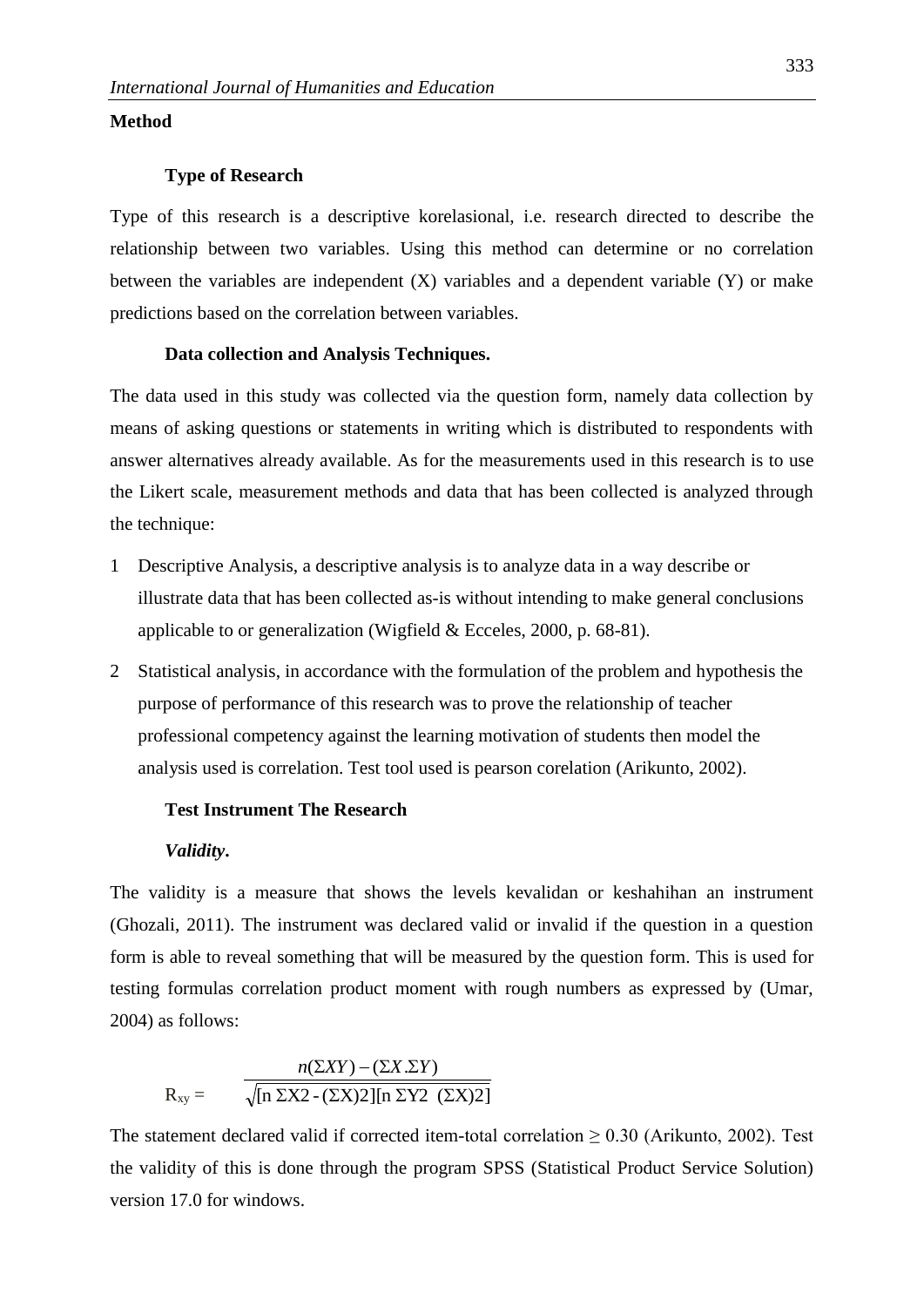#### *Reliability***.**

Reliability indicates that an instrument sufficiently reliable to be used as a means of collecting the data. Reliabilities show at the level something. unbelievable, so reliable (Hair & Black & Babin & Anderson, 2010).

$$
\alpha = \frac{K}{K-1} \frac{1 - \sum S_j^2}{S^2 x}
$$

Criteria for the decision are as follows:

If the  $r_{\text{count}} > 0.60$  then instrument reliability.

If the  $r_{\text{count}}$  < 0.60 instrument not reliability

Reliability testing is done by searching for the value of Cronbach Alpha. Each item is question declared reliable when you have a Cronbach Alpha above 0.60.

#### *Normality*.

Hair & Black & Babin & Anderson (2010) revealed that normality testing is conducted to know the diversity of patterns of variance in favour of each variable. Normality testing is performed using a test of one sample Kolmogorov Smirnov test by using SPSS version 17.0 program help for windows. In its normal testing of each variable is specified with a value of asymptotic analysis. SIG (2-tailed) should be above or equal to 0.05.

## **Results and Discussion**

## **Processing and Analysis of Data.**

Processing and data analysis is how to manipulate the raw data the results dissemination research instrument to respondents, for the purpose of answering the research hypothesis. Research the author did was using samples as many as 80 people. Now the author spread consists of 23 items of questions for the variable X (teacher professional Competency) and 25 questions for item variable Y (the learning Motivation of students). Now the spread is now closed, meaning that the respondent did not need to explain more about the answers of questions asked, they only affix signs checklist  $(\sqrt{})$  in the available column and considered most appropriate by his opinion. The variables  $X$  and  $Y$  i.e. (1) always (A), (2) frequent (F), (3) Rarely (R). (4) never (N). It had a range of assessment data 4, 3, 2, 1 for each item the now positive and 1, 2, 3, 4 for each item is now negative. Data acquisition results of research in the form of the next figures analysed by the author using the program with the help of SPSS statistics 17.0 for windows, to derive the conclusion regarding teacher professional competency against the motivation students learn SMAN 1 Siberut Utara Mentawai Islands Regency, as well as to prove the hypothesis.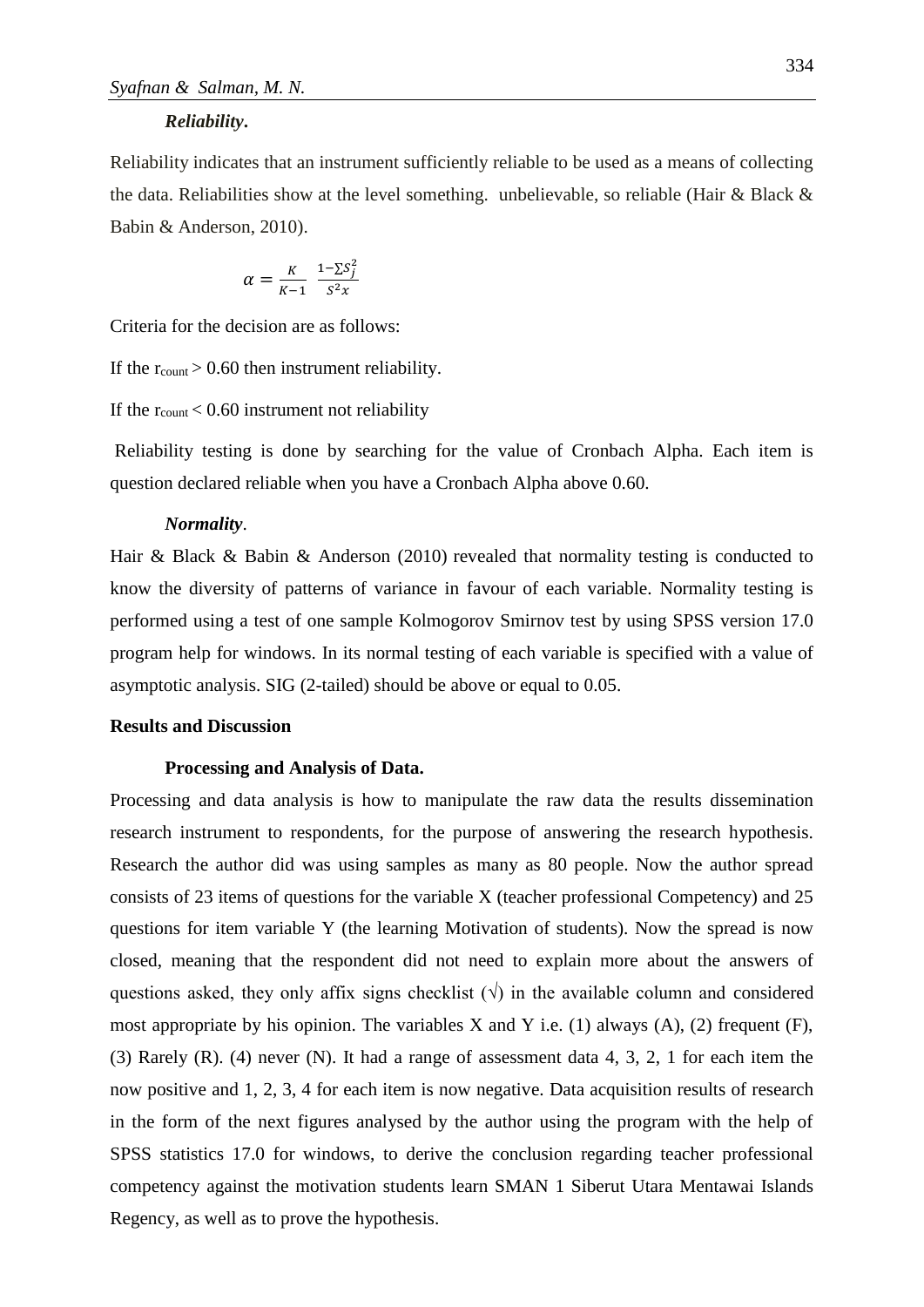# *Data Processing*.

1. Validity.

In this study the author using a sample of 80 people. The data collected through the techniques now meant to gauge the competence of professional teachers (variable X) consisting of 23item questions and learning motivation of students (variable Y) consists of 25 items of questions. Of the 23 items of questions for the variable X is declared valid. each item the question has had corrected item total correlation above or equal to 0.30. To measure the learning motivation of students used the 25-item questions. each item the question has had corrected item total correlation  $\geq 0.30$ . Therefore, the entire item is a valid question can continue to be used into the stages of data processing.

2. Reliability.

Reliability test done by finding the value of Cronbach Alpha. Each item is question declared reliable when you have a Cronbach Alpha above 0.60. Based on the results of test reliability has done obtained summary results seen in the table below:

| <b>Research Variable</b> | <b>Cronbach Alpha</b> | <b>Cut Off</b> | <b>Conclusion</b> |
|--------------------------|-----------------------|----------------|-------------------|
| Motivation               | 0.956                 | 0.60           | Reliable          |
| Competence               | 0.980                 | $0.60^{\circ}$ | Reliable          |

**Table 2. Research Of Variable Reliability Test Results**

In the table to see that each variable that has been supported by a valid question items has had a Cronbach Alpha above or equal to 0.60. So it can be concluded that the variables of motivation and competence of students teachers have been supported by the reliable question item or reliable, so that further data processing stages can be immediately implemented.

## *Data Analysis*

1) Descriptive Analysis

Prior to testing the hypothesis first performed an analysis of the dekriptif, the process is done in a way to make the distribution of the answers of the respondents as seen on the sub chapters below:

a. Variable Frequency Distribution of Professional Competence of Teachers.

Based on the operational definition and measurement of variables, identified that to measure teacher professional competency variables used 5 indicators, with a total of 23 questions numbered items. Based on the results of the calculation of frequency distribution has been done with a summary of the results obtained score highest answers given to assess the related statement of competence in performing basic tasks, the value of the average score granted is amounted to 2.54 while score lowest rate given in answer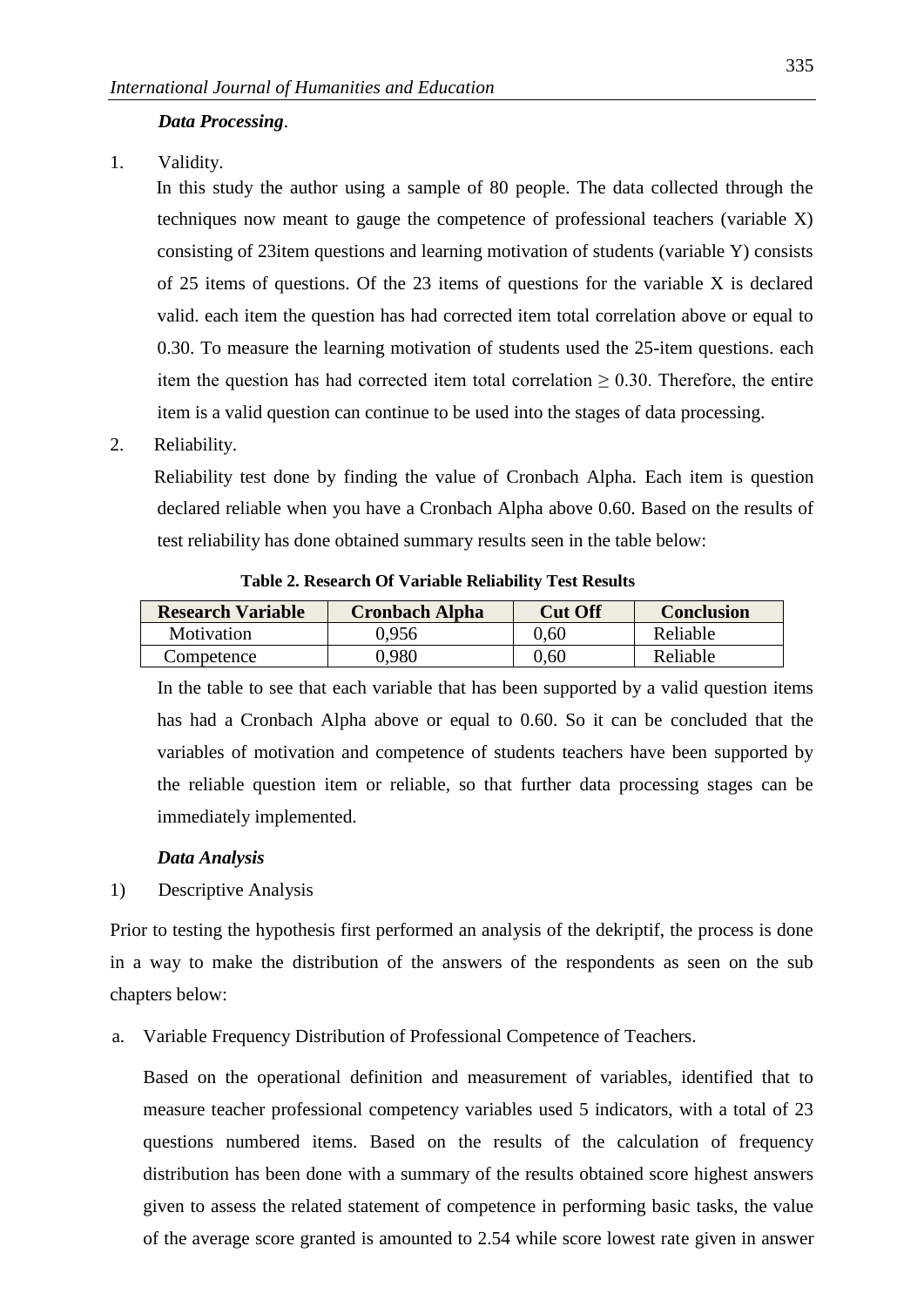to the questions that relate to the ability of the indicators associated ability to plan, the value of the given average score reached 2.29. Overall 5 indicators are used to measure competence produce score average of 2.86 percentage with a total score of 71.47% so that it can be concluded the level of competence of professional teachers who teach in SMA N 1 North Siberut relatively high

b. Learning Motivation Variables Frequency Distribution Of Students.

Research on the model of the second variable used is the learning motivation of students. To measure the learning motivation of students in use indicator with 5 total items question amounted to 25 items.

Based on the process of the calculation has been done obtained summary results to see that score the highest answer given to assess the student's motivation in learning was in responding to the statements that are associated with level indicator the aspirations of students in the learning process, students who answered always amounted to 16 people with the average score reached 2.99 while a value score lowest answers given in assessing the statement related to indicators of desires and a conscious attitude in following lessons, the value of the given average score reached 2.51. Overall 5 indicators are used to measure motivation gives the score average of 2.83 with percentage score a total of answers respondents reached 70.08% so that it can be concluded that the level of learning motivation of students in SMA N 1 North Siberut in following the process of learning is relatively quite high.

## 2) Testing Normality.

Based on the results of testing normality has done obtained summary results seen in the table below:

| <b>Table 3. Normality Test Results</b> |                                  |                |                   |
|----------------------------------------|----------------------------------|----------------|-------------------|
| <b>Research Variables</b>              | <b>Asymp Sig</b><br>$(2-Tailed)$ | <b>Cut Off</b> | <b>Conclusion</b> |
| Motivation                             | 0.060                            | $\geq 0.05$    | Normal            |
| Competence                             | 0.052                            | $\geq 0.05$    | Normal            |

In the table above to see that each variable is composed of research motivation of student learning and teacher professional competency has value asymp sig (2-tailed) above or equal to 0.05. So it can be inferred that all the variables in the research that will involve into hypothesis testing may continue to be used.

#### 3) Testing Statistic

After all variables have been declared research supported by a valid question items and reliable as well as Gaussian then stages a test statistic can be immediately done. In accordance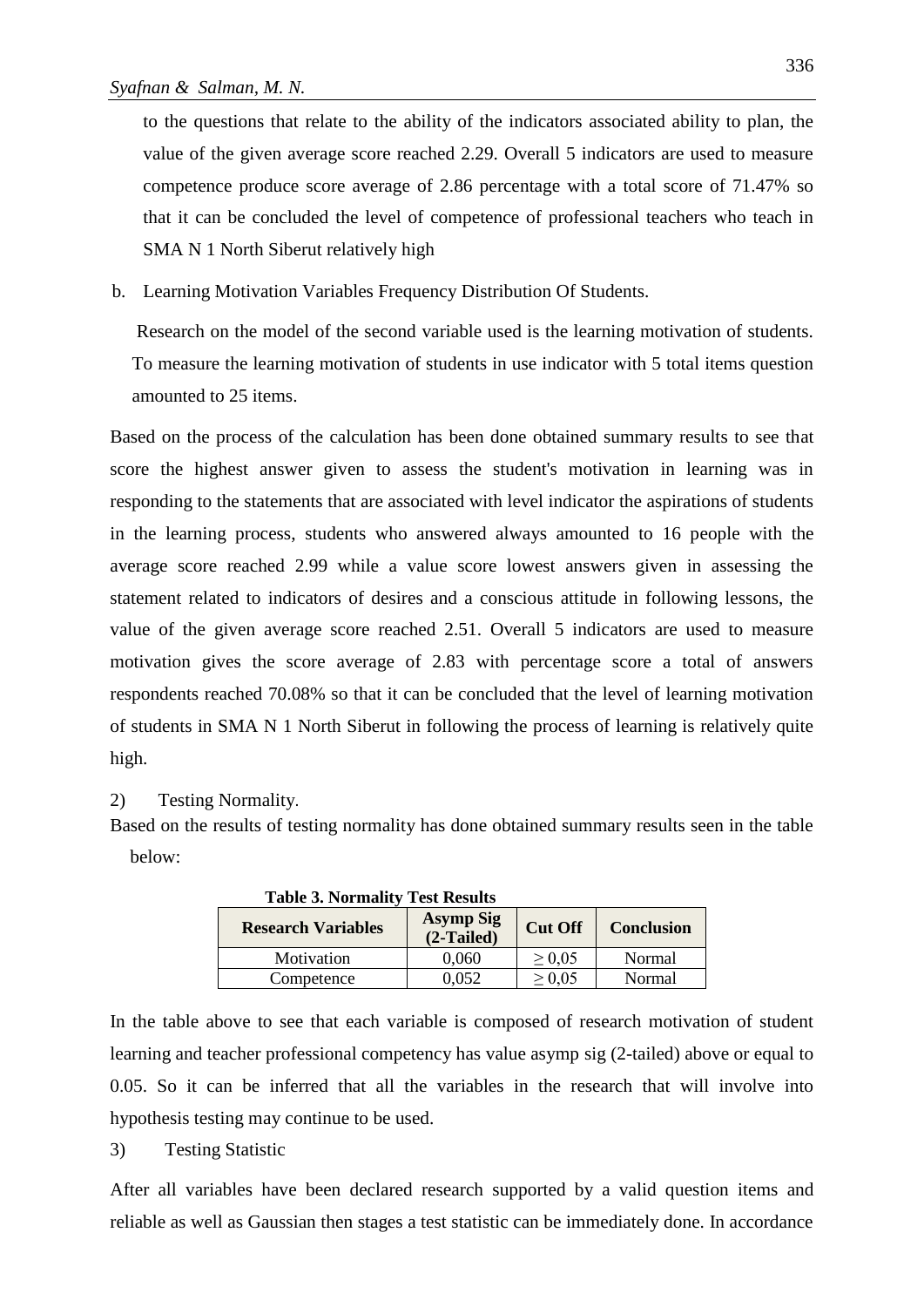with the formulation of the problem and the proposed hypothesis the purpose of performance of this research was to prove empirically the relationship professional competence of teachers towards learning motivation of students in SMA N 1 North Siberut, then do an analysis statistics by using model corelation.

Based on the test results the results obtained has done to the value of the correlation coefficient (r) marked positive of 0.836, and significant value of 0.000. At the stage of processing of the data is performed using the level error of 0.05. The results obtained show that the r-sig 0.000 alpha  $\leq 0.05$  then the decision was rejected and Ha Ho received so that it can be concluded that teacher professional competencies relate to strong positive and significant with the learning motivation of students in SMA N 1 North Siberut Mentawai Islands Regency.

## **Discussion**

The relationship of the learning motivation of students in the process of teaching learning and professional competence of teachers the relationship towards the learning motivation of students in the learning process in the Northern Districts of SMAN 1 North Mentawai Islands of Siberut.

As for the relationship between variables i.e. teacher professional competency against the learning motivation of students can be outlined as follows:

1. The relationship of Professional Competence of Teachers in the Process of Learning in SMA N 1 North Siberut Mentawai Islands Regency.

Based on the results of the data which has been described previously, then it can be said that the professional competence of teachers in the learning process shows that there is a strong positive relationship and significance. This can be seen from the answers given with the highest average score of 2.54 is while the value score lowest answers given by the average score reached 2.29. Overall 5 indicators are used to measure the competence of professional teachers produce score an average of 2.86 percentage with a total score of 71.47%. The research data can be interpreted as that teacher professional competency is one of the factors that affect the motivation of students. This means that the higher the level of professional competence of teachers in the learning process will encourage increased student motivation in learning. Increase or decrease the motivation of student learning if associated with teacher professional competence shown by the regression equation i.e.  $Y = 22,737 + 0,873 X$ . If it is assumed an increase in teacher professional competency of 1% will encourage increased student learning motivation of 0.873%.

2. The Relationship of the Learning Motivation of Students in the Learning Process in SMA N 1 North Siberut Mentawai Islands Regency.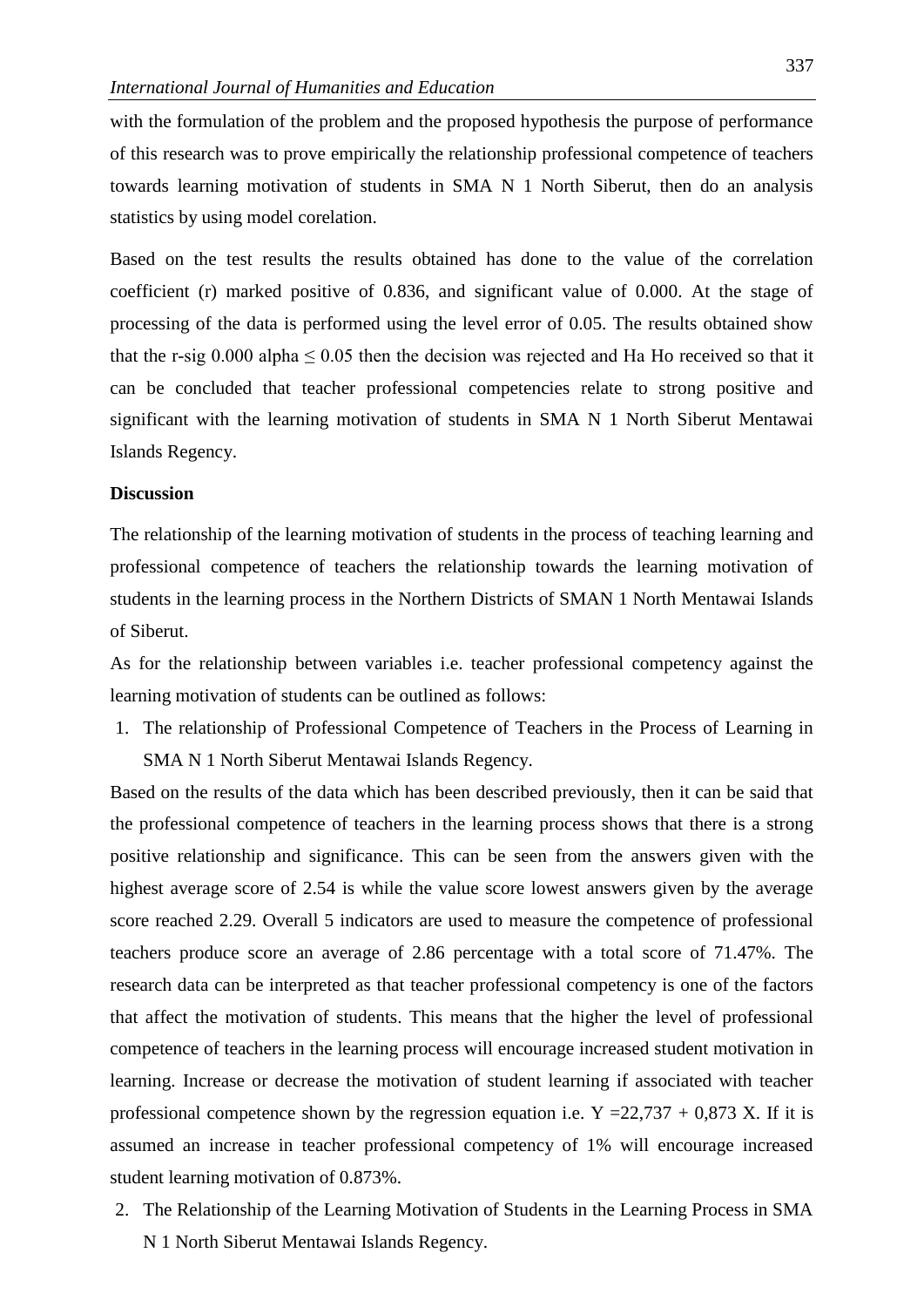Based on the results of the testing that has been done, then according to the answers of the respondents including relatively high enough, it can be seen from the answers given with the highest average score is 2.99, while a value score lowest answers given by the average score reached 2.51. Overall 5 indicators used for measuring learning motivation of students gave the score an average of 2.83 with percentage score a total of answers respondents reached 70.08%.

3. Relationship of Professional Competence of Teachers Towards Learning Motivation of students in SMA N 1 North Siberut Mentawai Islands Regency

Based on the results of the calculation of the correlation coefficient (r) marked positive retrieved value of 0.836, with significant value 0.000. At the stage of data processing by using the level error of 0.05. These results indicate that the r-sig 0.000 alpha  $\leq$  0.05. This means there is a strong positive relationship between professional competence and significant teachers towards learning motivation of students. In addition, the results of the calculation of the coefficient of determination indicates that 69.8% variables Y or Learning Motivation of students is determined by the variable X or Professional Competence of teachers and the rest of 30.2% determined by other factors not examined the author.

## **Conclusion**

Based on the analysis and discussion of the results of the testing that has been done then some conclusions can be drawn as follows:

- 1. Professional Competence teachers have a strong positive relationship as well as significantly to student learning motivation in SMA N 1 North Siberut Mentawai Islands Regency, it can be seen from the results of the calculation of the Pearson acquisition correlation of 0.836.
- 2. Professional Competence teachers relate towards the learning process, meaning the professional competence of teachers in the learning process exert influence.
- 3. learning Motivation of students, there is a significant relationship with the learning process, which means that when students have a high motivational learning process will go well.

# **Referencing**

Makmun, A. S. (2003). *Psikologi Pendidikan.* Bandung, Indonesia: PT. Remaja Rosdakarya.

Arikunto, S. (2002). *Prosedur Penelitian*: *Suatu Pendekatan Praktik.* Jakarta, Indonesia: PT. Rineka Cipta.